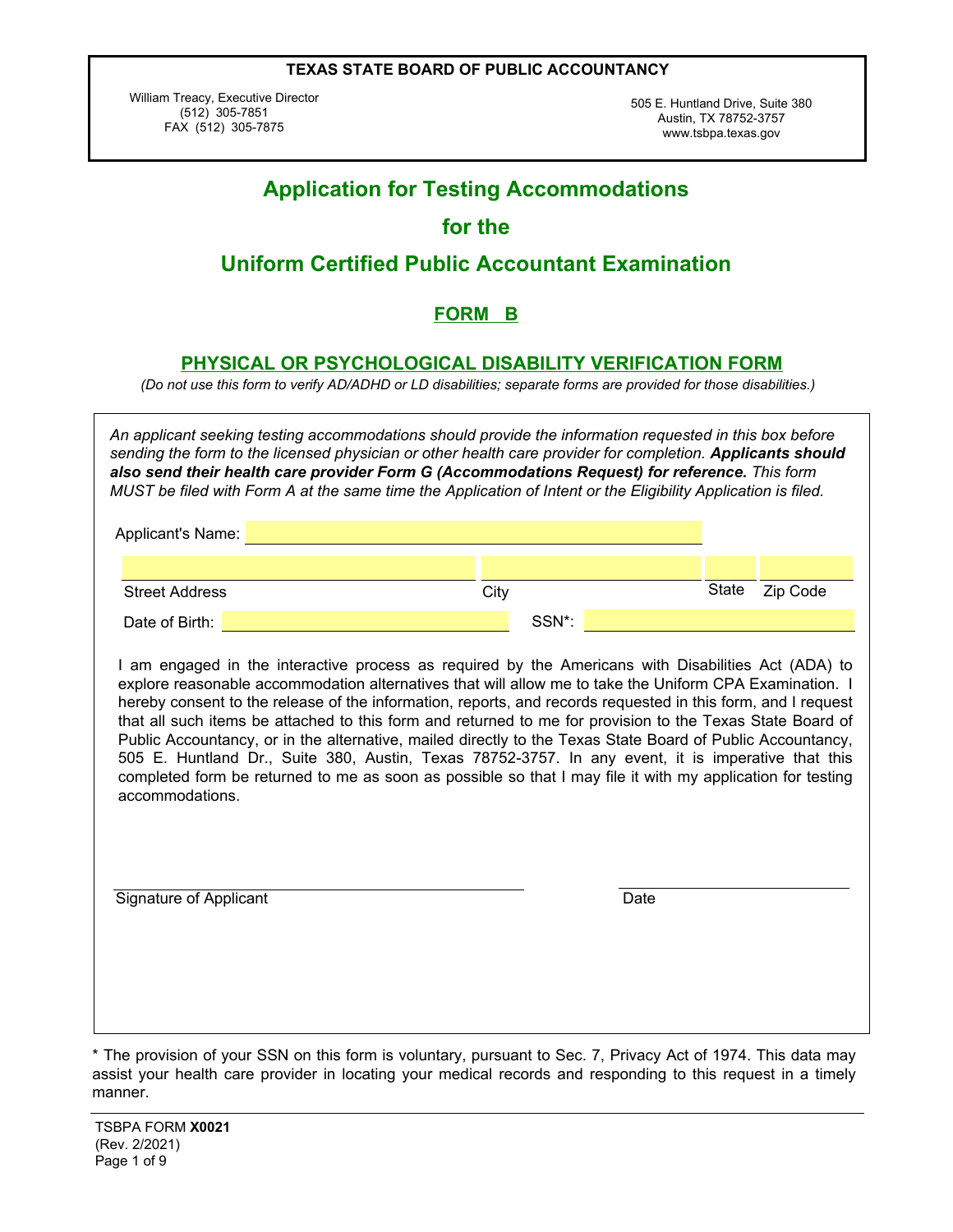| TEXAS STATE BOARD OF PUBLIC ACCOUNTANCY |  |  |
|-----------------------------------------|--|--|
|-----------------------------------------|--|--|

William Treacy, Executive Director (512) 305-7851 FAX (512) 305-7875

505 E. Huntland Drive, Suite 380 Austin, TX 78752-3757 www.tsbpa.texas.gov

*NOTICE: The remainder of this form must be completed by a licensed physician or other licensed health care provider. It is important that the information be typed or PRINTED LEGIBLY. PLEASE ANSWER EACH QUESTION IN THE SPACE PROVIDED. DO NOT answer these inquiries with a notation referring to attached records.*

# **LICENSED PHYSICIAN OR OTHER HEALTH CARE PROVIDER**

| Name:                                                                                                                                                                             |                          |              |                                                 |
|-----------------------------------------------------------------------------------------------------------------------------------------------------------------------------------|--------------------------|--------------|-------------------------------------------------|
| <b>Current Position:</b>                                                                                                                                                          |                          |              |                                                 |
| Address:                                                                                                                                                                          |                          |              |                                                 |
| <b>Street Address</b>                                                                                                                                                             | $\overline{\text{City}}$ | <b>State</b> | Zip Code                                        |
| $\lambda$<br>Telephone Number:                                                                                                                                                    | Fax Number:              |              | $\left(\begin{array}{cc} \& \end{array}\right)$ |
|                                                                                                                                                                                   |                          |              |                                                 |
|                                                                                                                                                                                   |                          |              |                                                 |
|                                                                                                                                                                                   |                          |              |                                                 |
| 1. Is the applicant's disability within your field of expertise? If so, please describe the credentials that<br>qualify you to diagnose and/or verify the applicant's disability. |                          |              |                                                 |
|                                                                                                                                                                                   |                          |              |                                                 |
|                                                                                                                                                                                   |                          |              |                                                 |
|                                                                                                                                                                                   |                          |              |                                                 |
|                                                                                                                                                                                   |                          |              |                                                 |
|                                                                                                                                                                                   |                          |              |                                                 |
| 2. Please describe your credentials in the area of testing, statistical measurement, or psychometrics.                                                                            |                          |              |                                                 |
|                                                                                                                                                                                   |                          |              |                                                 |
|                                                                                                                                                                                   |                          |              |                                                 |
|                                                                                                                                                                                   |                          |              |                                                 |
|                                                                                                                                                                                   |                          |              |                                                 |
|                                                                                                                                                                                   |                          |              |                                                 |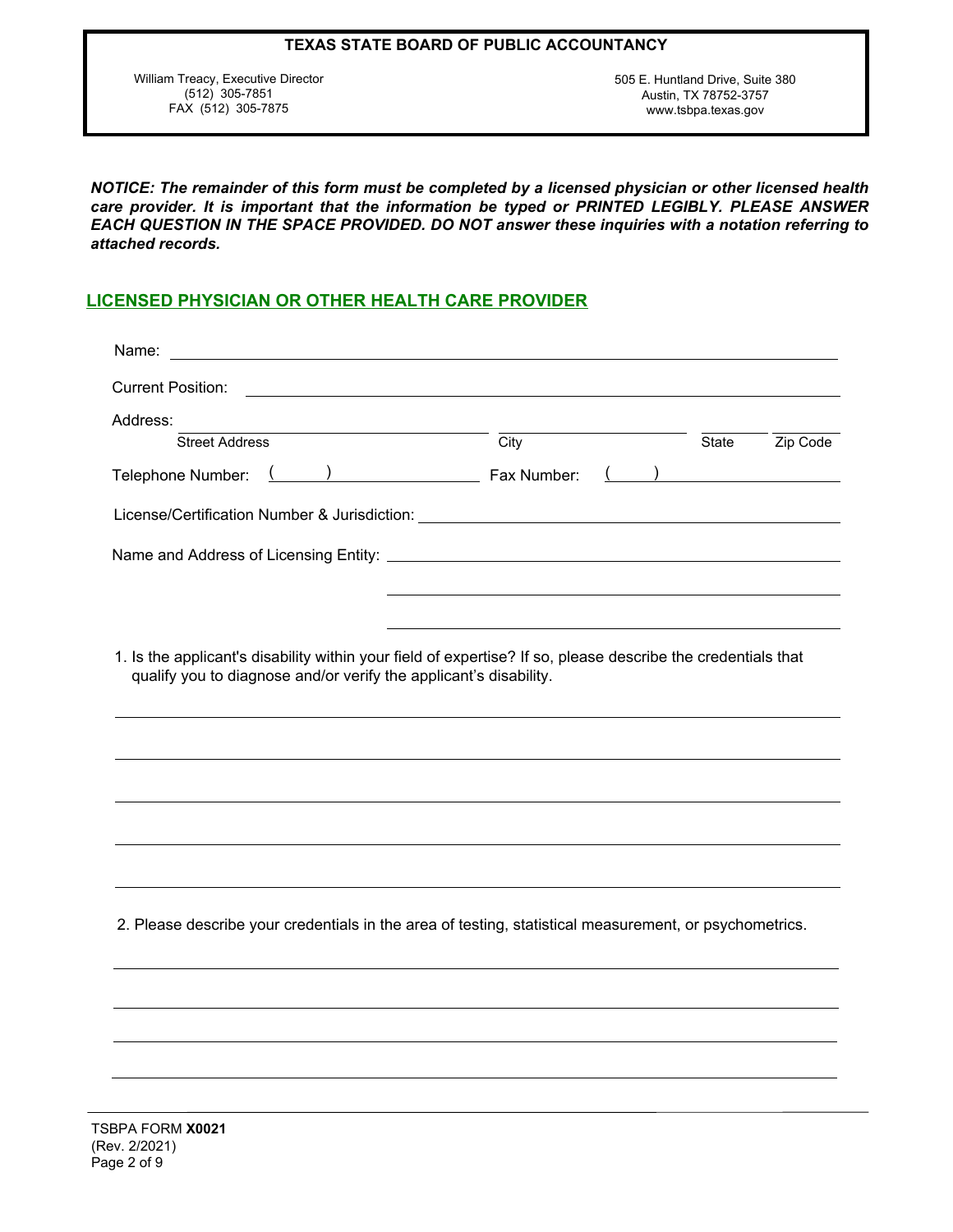William Treacy, Executive Director (512) 305-7851 FAX (512) 305-7875

505 E. Huntland Drive, Suite 380 Austin, TX 78752-3757 www.tsbpa.texas.gov

| 3. Please describe your training in making recommendations for specific time accommodations on |
|------------------------------------------------------------------------------------------------|
| examinations such as the Uniform CPA Examination.                                              |

## **INFORMATION CONCERNING APPLICANT'S DISABILITY**

4. State the specific diagnosis of the disability affecting applicant.

| 5. When was applicant first diagnosed with this condition?                                                       |     |  |
|------------------------------------------------------------------------------------------------------------------|-----|--|
| 6. Did you make the initial diagnosis? Yes                                                                       | No. |  |
| 7. If "No," state the name, address, and telephone number of the professional who made the initial<br>diagnosis. |     |  |
|                                                                                                                  |     |  |

8. Describe the specific diagnostic criteria and/or diagnostic tests used, including date(s) of evaluation test results, and a detailed interpretation of test results. Please note that you must also attach to this form or provide directly to the Board a complete copy of the testing and assessment tools conducted, as well as copies of your notes and other records relating to the applicant.

*Continue on a separate page if you need more space.*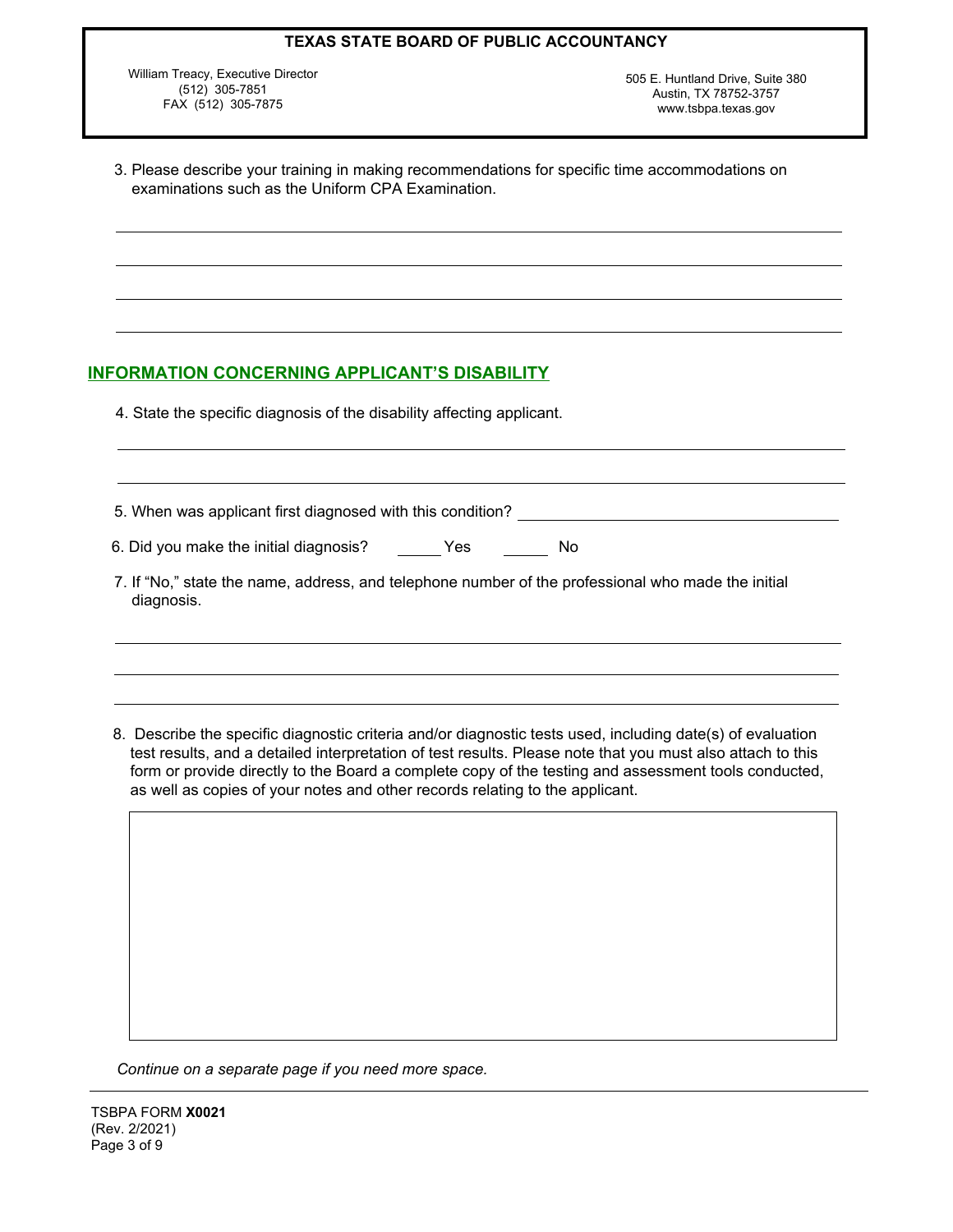William Treacy, Executive Director (512) 305-7851 FAX (512) 305-7875

505 E. Huntland Drive, Suite 380 Austin, TX 78752-3757 www.tsbpa.texas.gov

- 9. On what date was the last testing/assessment of applicant's disability completed?:
- 10. State each date on which you saw applicant for a consultation for the disability:
- 11. When was your last complete evaluation of the applicant?
- 12. What occasioned this evaluation (i.e., specific health complaints, need for updated evaluation for accommodations, etc.)?
- 13. Briefly describe your treatment of this disability or condition and state the effect the treatment has had on the disability or condition:

14. State each medication the applicant is taking for this disability or condition, and describe how this medication affects, abates, and/or treats the disability or condition.

15. Summarize any side effect the applicant has experienced with this medication, specifically any that would affect his/her performance on the Uniform CPA Examination.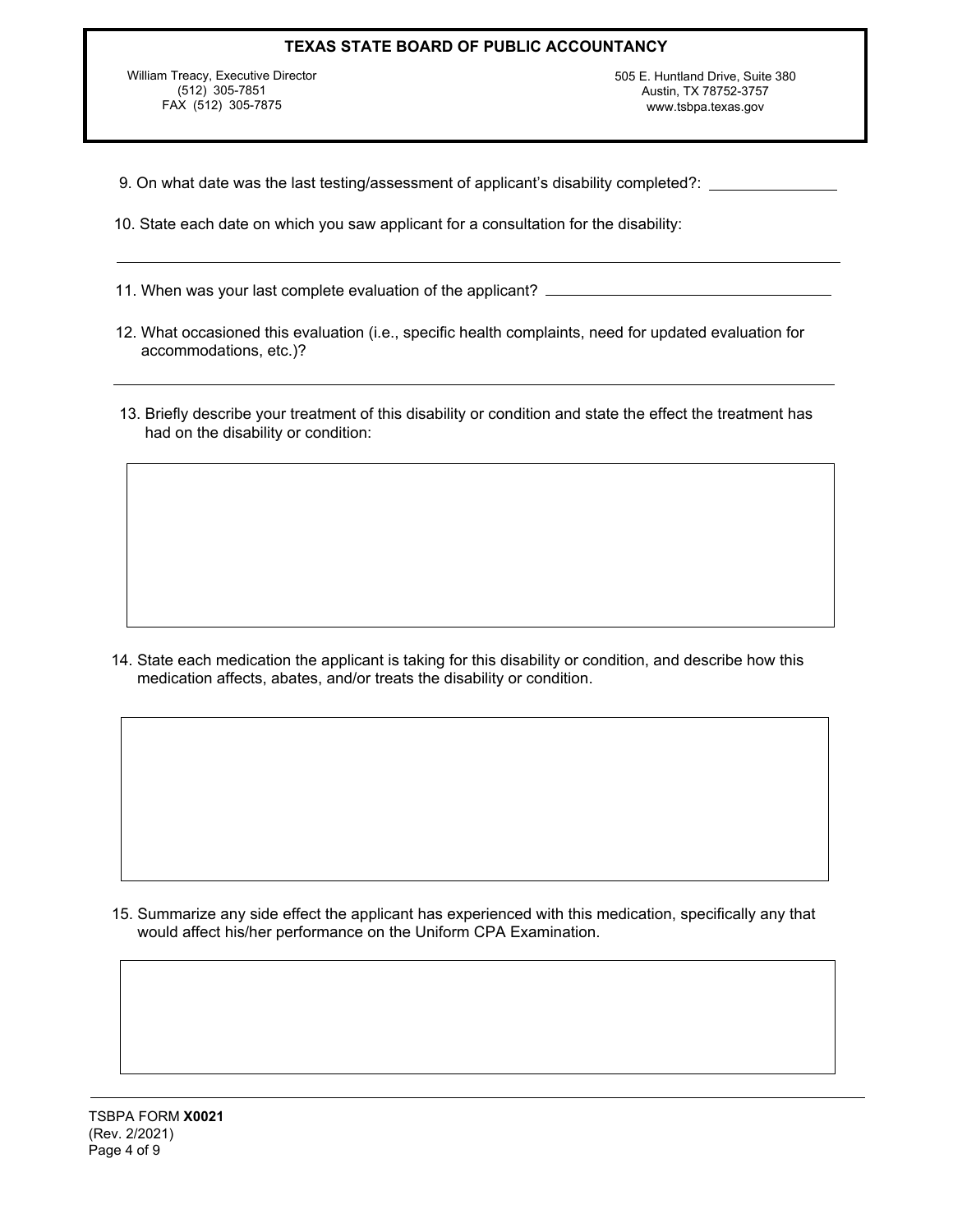William Treacy, Executive Director (512) 305-7851 FAX (512) 305-7875

505 E. Huntland Drive, Suite 380 Austin, TX 78752-3757 www.tsbpa.texas.gov

- 16. In its **current** state, is the applicant's disability temporary or permanent?
	- Permanent Temporary
- 17. If you indicated the disability to be temporary, state when and under what conditions the disability/ condition is likely to abate.

18. Describe in detail any major life activities which are **substantially limited** by the applicant's diagnosed disability **at the current time**. If there are none, please so state.

## **RECOMMENDED TESTING ACCOMMODATIONS**

As background for the specific inquiries we make concerning the applicant's need for testing accommodations for the Uniform CPA Examination (CPA Exam), a description of the CPA Exam is provided, as well as the standard testing conditions under which it is administered.

**Test Format:** The CPA Exam is offered only in a computer-based format. There are four timed sections of the CPA Exam, and each section covers various knowledge, skills, and abilities that an entry-level CPA should possess. The applicant is required to take and pass each section with a minimum score of 75%. Sections can be taken independently of other sections and in any order. Sections are presented in "testlets." Each testlet is comprised of a group of multiple-choice questions or short task-based simulations. Business Environment & Concepts (BEC) also tests written communication skills.

**Testing Center :** The CPA Exam is offered at Prometric Testing Centers. Testing centers will have workstations in a room. The applicant will be escorted to a workstation by a test center administrator. The workstation includes a standard computer keyboard, monitor, and mouse. Applicants are provided noise reducing headphones and erasable noteboard and pens. Each workstation has soundproof half walls and a swivel office chair. The applicant must remain seated during the exam, except for optional breaks of approximately 10 minutes between testlets. A 15-minute off the clock break may be taken between testlets 3 and 4. Neither food nor drinks are permitted at the workstation.

TSBPA FORM **X0021** (Rev. 2/2021) Page 5 of 9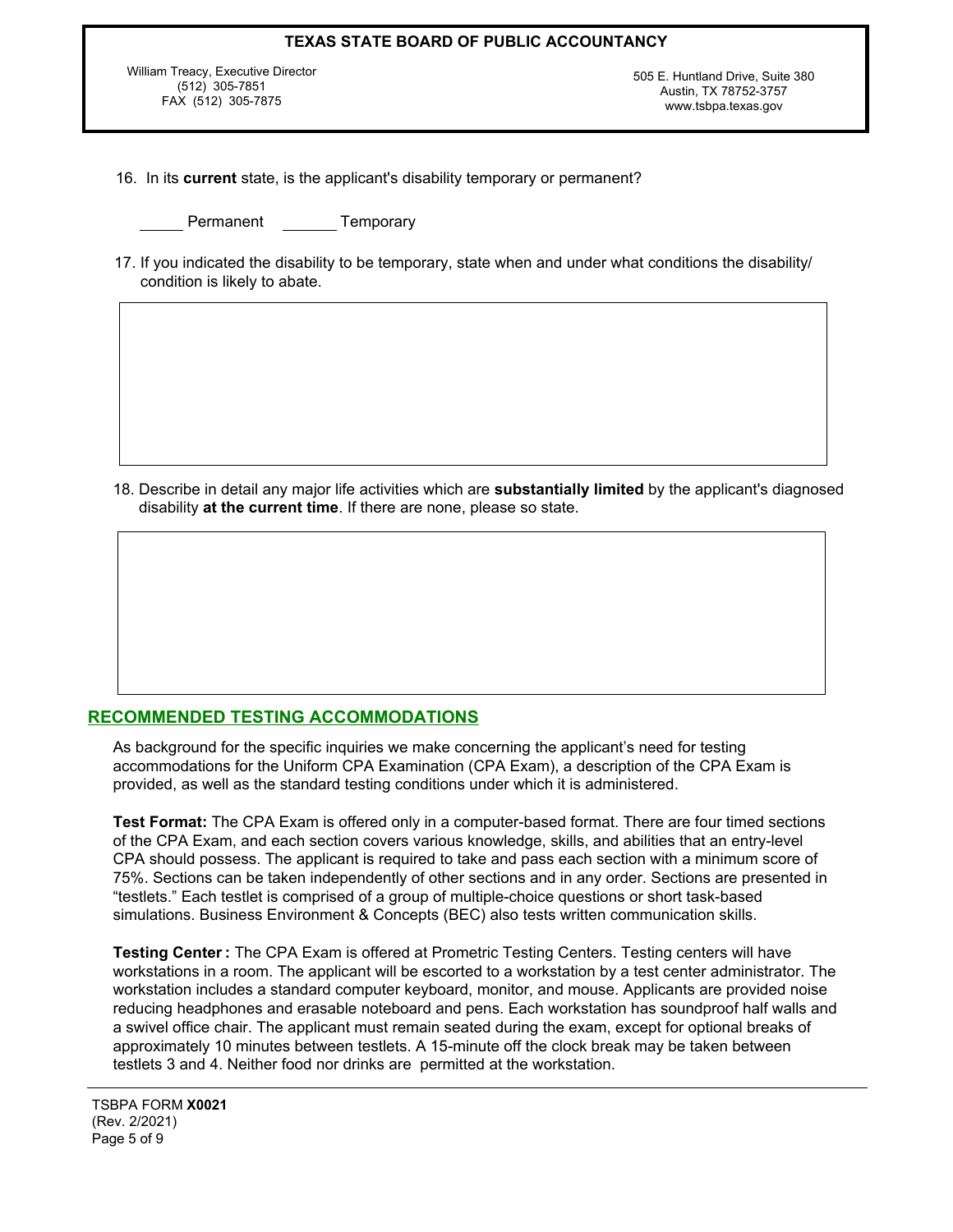William Treacy, Executive Director (512) 305-7851 FAX (512) 305-7875

505 E. Huntland Drive, Suite 380 Austin, TX 78752-3757 www.tsbpa.texas.gov

**Test Scheduling:** The applicant schedules the date, time, and place for each section of the exam. Testing Centers are usually open during normal business hours; however, some offer exam times in the evenings and on weekends.

**Multiple-Choice Questions (MCQ):** Multiple-choice questions are grouped in testlets that are constructed to appear together. Only one question and four possible answers are presented on the computer monitor at a time. The applicant selects an answer by using the "point and click method" with the computer's mouse.

**Task-Based Simulations (TBS):** TBS are short case studies that test accounting knowledge and skills using real-life work-related situations. All TBS are intended to assess knowledge and skills that are appropriate for an entry-level accountant. The applicant may be asked to provide answers by:

- · calculating an answer using an on-screen four-function calculator or by using the paper and pencil provided by the Testing Center;
- · selecting answers from an on-screen drop-down box and fill-in check boxes;
- · entering numbers into an on-screen table or form;
- · researching on-screen authoritative literature;
- · cutting and pasting information into specified areas of the exam; and
- · completing a spreadsheet.

**Written Communication Tasks (WCT)**: The applicant will type a written response to each communication question using a standard computer keyboard and word processor. The word processor has basic functions, shortcuts, and spellcheck.

**Breaks:** The applicant has an opportunity to take an optional break between testlets. A 15-minute off the clock break may be taken between testlets 3 and 4.

|                                              |                         | <b>Multiple-Choice</b> |                 | Task-Based<br><b>Simulations</b> |                 | <b>Written Communications</b> |                |
|----------------------------------------------|-------------------------|------------------------|-----------------|----------------------------------|-----------------|-------------------------------|----------------|
| <b>CPA Exam Section</b>                      | <b>Allotted</b><br>Time | <b>Questions</b>       | <b>Testlets</b> | <b>Questions</b>                 | <b>Testlets</b> | <b>Tasks</b>                  | <b>Testlet</b> |
| Auditing and Attestation                     | 4 hours                 | 72                     | 2               | 8                                | 3               | 0                             | 0              |
| <b>Business Environment</b><br>and Concepts  | 4 hours                 | 62                     | 2               | 4                                | $\overline{2}$  | 3                             |                |
| <b>Financial Accounting</b><br>and Reporting | 4 hours                 | 66                     | 2               | 8                                | 3               | $\mathbf 0$                   | 0              |
| Regulation                                   | 4 hours                 | 76                     | 2               | 8                                | 3               | 0                             | 0              |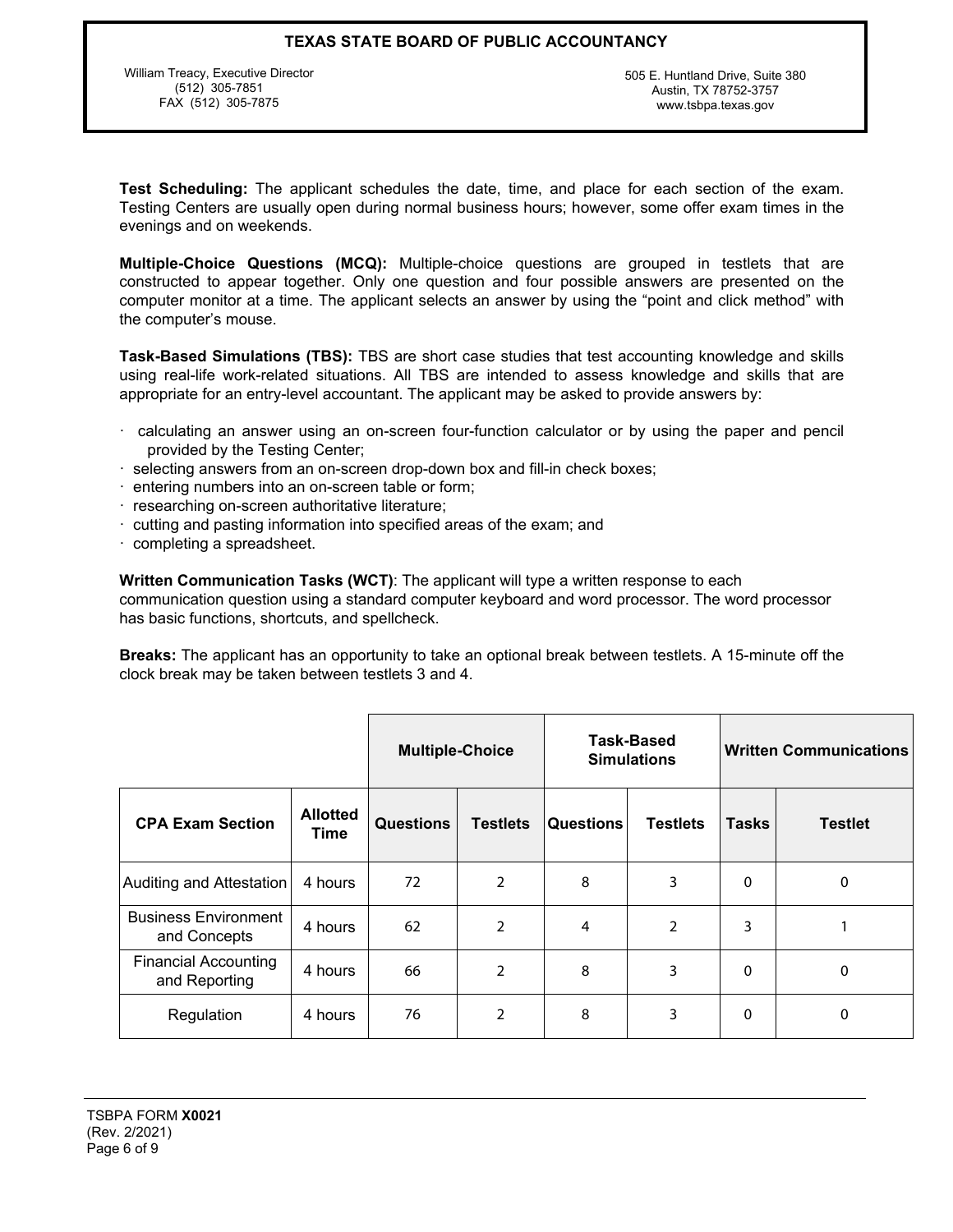William Treacy, Executive Director (512) 305-7851 FAX (512) 305-7875

505 E. Huntland Drive, Suite 380 Austin, TX 78752-3757 <www.tsbpa.texas.gov>

19. Please review allowable accommodations by referencing Form G - Accommodations Request. For each recommended accommodation, clearly and completely state the specific reason you recommend such accommodation. You may only recommend the accommodations listed on Form G.

# **Auditing and Attestation - Allotted time 4 hours**

## **Financial Accounting and Reporting - Allotted time 4 hours**

| Accommodation requested as<br>specified on Form G | Specific rationale for accommodation on this section |
|---------------------------------------------------|------------------------------------------------------|
|                                                   |                                                      |
|                                                   |                                                      |
|                                                   |                                                      |

## **Regulation - Allotted time 4 hours**

| Accommodation requested as<br>specified on Form G | Specific rationale for accommodation on this section |
|---------------------------------------------------|------------------------------------------------------|
|                                                   |                                                      |
|                                                   |                                                      |
|                                                   |                                                      |

TSBPA FORM **X0021** (Rev. 2/2021) Page 7 of 9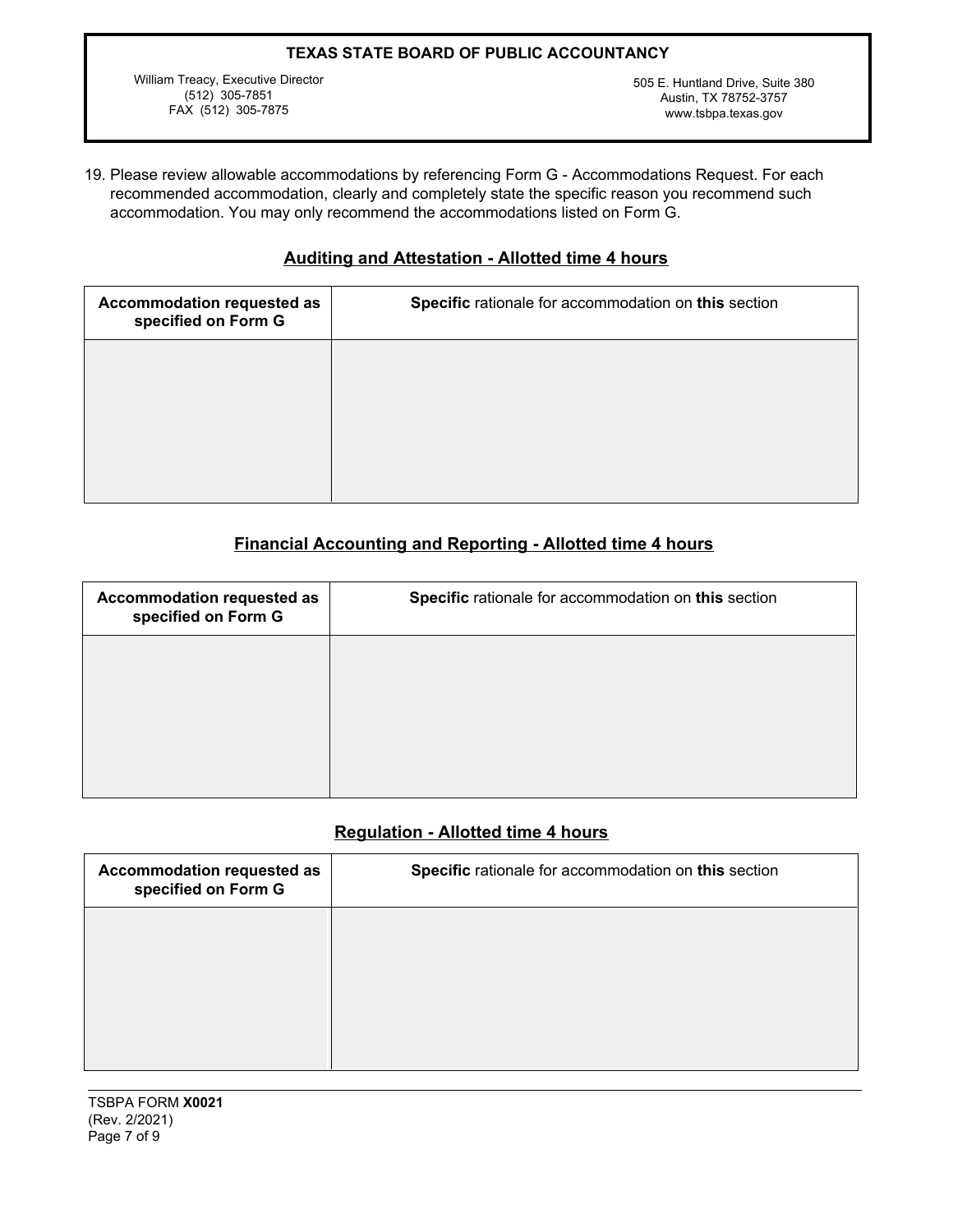William Treacy, Executive Director (512) 305-7851 FAX (512) 305-7875

505 E. Huntland Drive, Suite 380 Austin, TX 78752-3757 www.tsbpa.texas.gov

# **Business Environment and Concepts - Allotted time 4 hours**

| Accommodation requested as<br>specified on Form G | Specific rationale for accommodation on this section |
|---------------------------------------------------|------------------------------------------------------|
|                                                   |                                                      |
|                                                   |                                                      |
|                                                   |                                                      |

20. If you recommend additional testing time based on the applicant's reduced typing speed or ability, please describe all tests conducted by you or relied upon by you to determine the speed at which the applicant types as compared to that of a person without the applicant's disability.

21. Is there any medical or scientific study you can cite that provided you with data enabling you to determine on an objective basis the exact amount of additional testing time that will place the applicant in a testing position akin to that enjoyed by a person who does not have this disability?

Yes No

22. If you answered "YES" to the preceding question, please attach a copy of the study to this form. In the space below, describe how the study supports the accommodations you have recommended for the applicant.